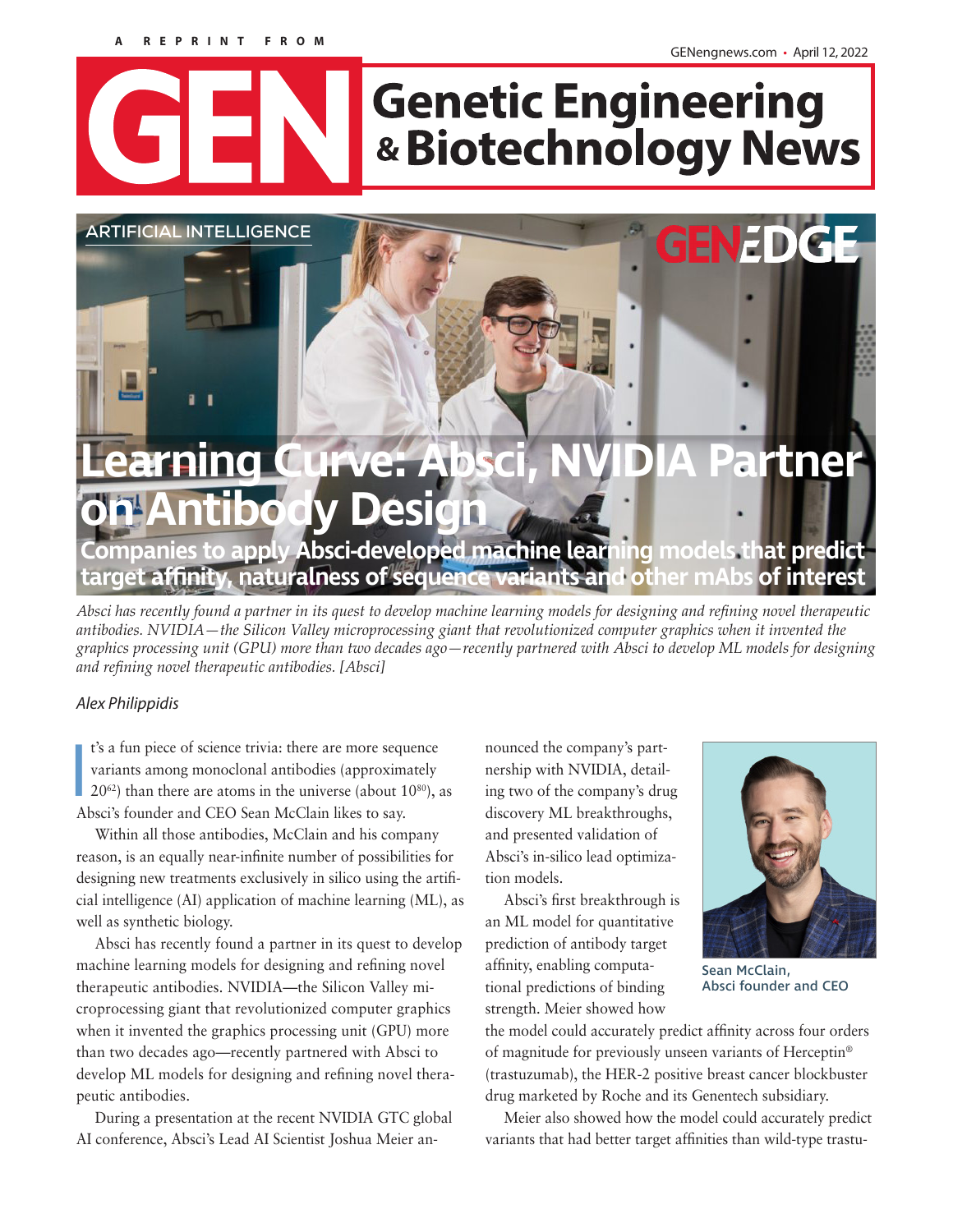

Joshua Meier, Absci Lead AI Scientist

zumab. The goal is to ask whether a particular drug candidate binds to a specific protein or not?

"What we showed in the presentation is examples of that binding to one protein," Meier said. "But you can just do the same thing for multiple proteins. You can say, I want something that doesn't just have high affinity to HER-2. I want something that has high affinity to other proteins as well."

Absci's second breakthrough is an ML model designed to score the 'naturalness' of antibody variants—a parameter that the company says is linked to multiple developability characteristics. Antibodies with better developability are more likely to show success as drug candidates in preclinical testing and clinical trials.

Absci defines naturalness as characteristics that define what an antibody looks like, drawing on models that have seen examples of hundreds of millions of naturally occurring antibodies. Based on those, the model predicts the naturalness of antibodies of interest, such as sequence variants.

### **Does this look like an antibody?**

Meier and Absci showed the value of the model using an example of polygons—a four-sided square shows a natural polygon, but not a three-sided square.

"I can train the model on Internet text. I can say, 'Does this look like real English? Are there spelling mistakes, or things like that?'" Meier said. "We're doing the same thing in the antibody space. We trained models on hundreds of millions of these antibody sequences, and now, when the model is designing things, the model tells us, 'Does this look like an antibody that I'd expect to see in nature?'"

"We show some data that [suggests] this correlates nicely with developability properties like whether an antibody could be developed in the clinic, or whether the antibody is immunogenic, if the body is going to have immune response against that antibody," Meier added.

Absci says its ML models can also be extended to assess other properties of antibodies.

"The more properties you look at, the harder the drug discovery campaign becomes, and you get to the point where you just won't find anything and use a traditional a drug discovery method," Meier said. "But when you do it on the computer, you just look through so many more proteins in silico that it becomes a lot more tractable.

According to Absci, in silico creation of antibodies enables discovery of novel targets from patient samples, as well as novel drugs targeted to epitopes. McClain cited the spike protein of SARS-CoV-2, which has evolved over time as new epitopes have emerged.

"What if you could design an antibody that could bind to all of those potential epitopes that would evolve over time, allowing you to design an antibody that doesn't out-evolve or doesn't get out-evolved by the virus," McClain said. "These are really novel applications that that we can now do because of the AI technology we've developed, which is really exciting."

Added McClain: "Why does this matter? It matters because we can now use AI to design and create antibodies or biologics that previously haven't been able to be designed before."

"This is going to allow us to increase overall probability of success throughout the clinic, create more efficacious drugs, and get those to patients a lot faster," McClain added.

#### **Growing market and company**

Among drug developers tapping into Absci's technology is Merck & Co. The companies inked an up-to-\$610 million collaboration in January, through which Absci agreed to deploy its Bionic Protein™ non-standard amino acid technology to produce enzymes tailored to Merck's biomanufacturing applications. Merck has the option to nominate up to three targets and enter into a drug discovery collaboration agreement with Absci.

Absci has also launched partnerships of undisclosed value with EQRx, which aims to develop new drugs at far lower cost than conventional therapies; and Xyphos Biosciences, an Astellas Company. The companies agreed to apply Absci's Protein Printing™ technology toward selecting an optimal variant of Xyphos' MicAbody™ lead candidate, and a custom E. coli SoluPro® production strain for further development and cGMP manufacturing.

Absci is among companies focused on harnessing ML to design new drugs. The global market for applying AI to drug discovery is expected to expand at a combined annual growth rate (CAGR) of 38%, from \$470 million last year to \$1.69 billion in 2025, ResearchAndMarkets projected in a report issued in December 2021.

Hoping to tap into that growth is Absci, which went public last July through an initial public offering that generated approximately \$210 million in net proceeds. Three months later in October 2021, Absci opened a new 85,000-square-foot headquarters in Vancouver, WA, where the company has been based since 2016. McClain founded Absci in 2011 from a tiny basement lab where he began pursuing a vision of revolutionizing the development of protein-based drugs by using DNA to program E. coli bacteria.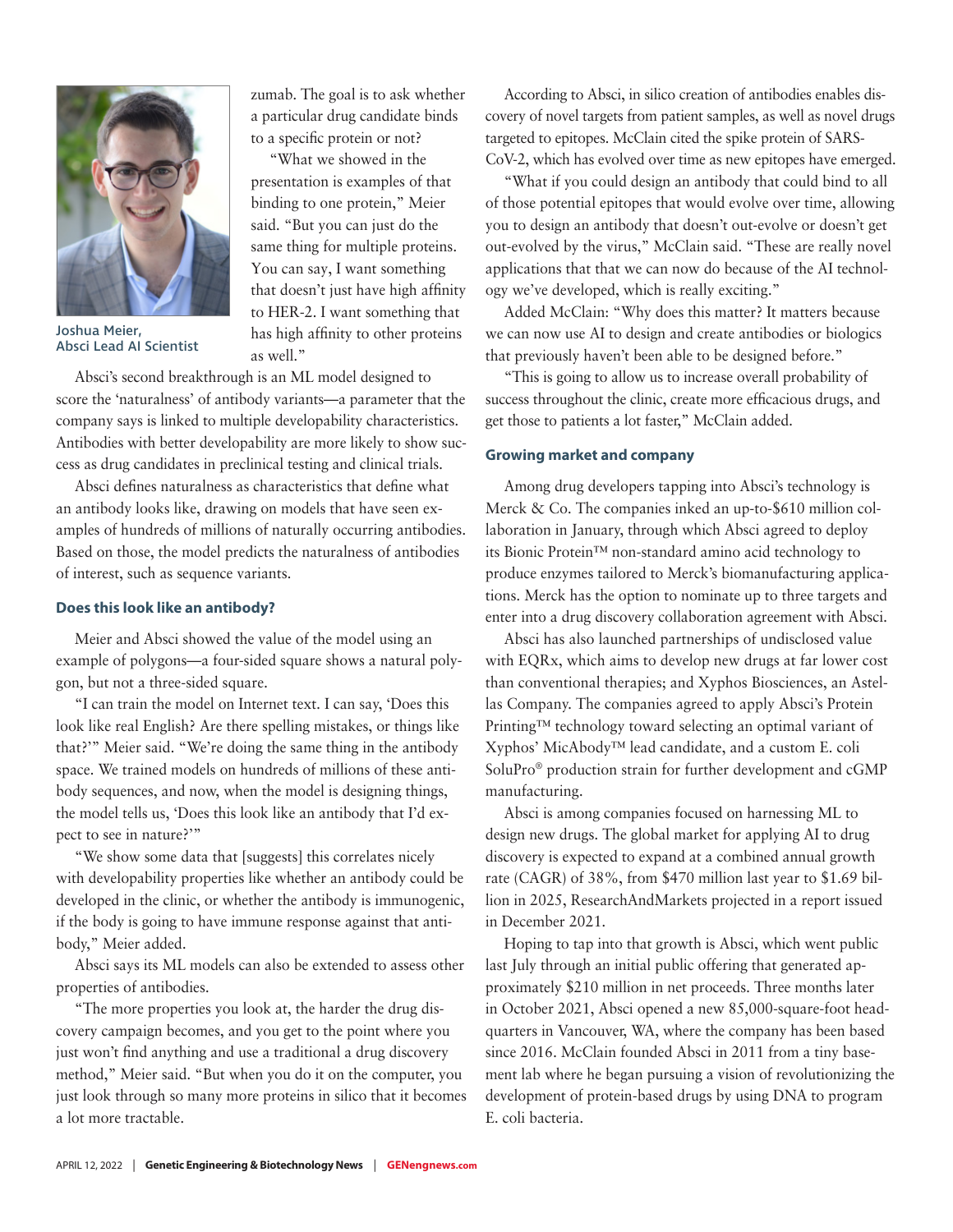Absci finished 2021 with a net loss of \$100.96 million, seven times its 2020 net loss of \$14.35 million, largely due to a fourfold jump in R&D expenses (to \$44.58 million last year) and a five-fold leap in selling, general, and administrative (SG&A) expenses (to \$28.78 million). The company's total 2021 revenues stayed flat at \$4.782 million, up \$2,000 from a year earlier.

Among other AI drug discovery platform companies:

- Cyclica last month expanded a two-year-old partnership with Arctoris to advance drug discovery in Alzheimer's, a condition that has seen years of drug development failures—as well as partnerships with 10 academic institutions, including Brown University, the Fred Hutchinson Cancer Research Center, Rutgers University, and University of California, San Francisco (UCSF).
- Exscientia announced in April 2021 a \$225 million Series D financing and \$300 million equity commitment it can draw on at its discretion, toward developing its Centaur Chemist AI design platform.
- A month earlier, Insitro completed a \$400 million Series C financing, on top of a \$200 million Series B raised in 2020. The company—whose name is a portmanteau of in silico and in vitro—combines ML of datasets consisting of genetic, phenotypic, and clinical data with predictive cell-based disease models.



The global market for applying AI to drug discovery is expected to expand at a combined annual growth rate (CAGR) of 38%, from \$470 million last year to \$1.69 billion in 2025, ResearchAndMarkets projected in a report issued in December 2021. Hoping to tap into that growth is Absci, which went public last July through an initial public offering that generated approximately \$210 million in net proceeds. [Absci]

Also last year, NVIDIA joined with Schrödinger to further expand the speed and accuracy of its computational platform, which integrates predictive physics-based methods with ML techniques to accelerate drug discovery, in order to accelerate evaluation and optimization of chemical matter in silico ahead of synthesis and assay.

All those companies, McClain notes, have targeted their ML drug discovery platforms to identifying small molecules, a small universe of potential candidates than the antibodies Absci looks for: "Where our synbio technology comes into play is being able to generate as many as  $10^{10}$  protein-based biologics. And in a given week we can add functionality and manufacturability versus current industry standard of 10<sup>3</sup>."

Proteins are also the focus of another ML discovery platform developer, Nuritas, which applies its technology toward finding plant-based "bioactive" peptides with beneficial effects on the

body and human health, for use in foods and skin products. The company has partnerships with BASF, food giants Nestle and Mars, and one drug developer, Sumitomo Pharma.

# **Probability of success**

McClain said Absci's ML models could address a disappointing statistic cited in the literature (a 2010 study published in *Nature Reviews Drug Discovery*), which stays that only 4% of conventional drugs advance all the way from discovery to market launch.

Through its partnership with NVIDIA, Absci aims to accelerate and scale its in-silico ML pipeline using NVIDIA expertise as well as optimized graph- and transformer kernels on NVIDIA's A100 Tensor Core GPUs.

> "We are evaluating and implementing NVIDIA optimized GNN [Graph Neural Networks] architectures, such as those in the announced DGL [Deep Graph Library] container, in addition to optimizations that lower both the total compute cost and memory consumption of SE(3) transformer kernels," Kimberly Powell, Vice President of Healthcare, told GEN Edge.

> "These are critical bottlenecks in Absci's de novo protein assembly architecture. Accelerating the fundamental architecture that comprises Absci's in silico platform is key to efficiently scaling the architecture to achieve the best possible performance in their end-to-end drug design platform."

That acceleration, she said, will ultimately enable Absci to build much larger AI models and take advantage of additional computing scale, such as on DGX Foundry—NVIDIA's infrastructure solution for businesses seeking premium AI development without having to deploy and manage it themselves.

"With NVIDIA's expertise, Absci will continue to synthesize and test the predictions from the models in its proprietary ultrathroughput assays to further validate, iteratively train, and refine the AI performance," Powell added.

DGL is a framework-neutral and scalable Python library designed for easy use and intended for implementing and training GNNs, a class of deep learning methods designed to perform inference on data described by graphs.

"Nvidia wants to sell more GPUs. If I'm a biopharma company, why should I go out and buy a GPU?" Meier recalled asking NVIDIA representatives.